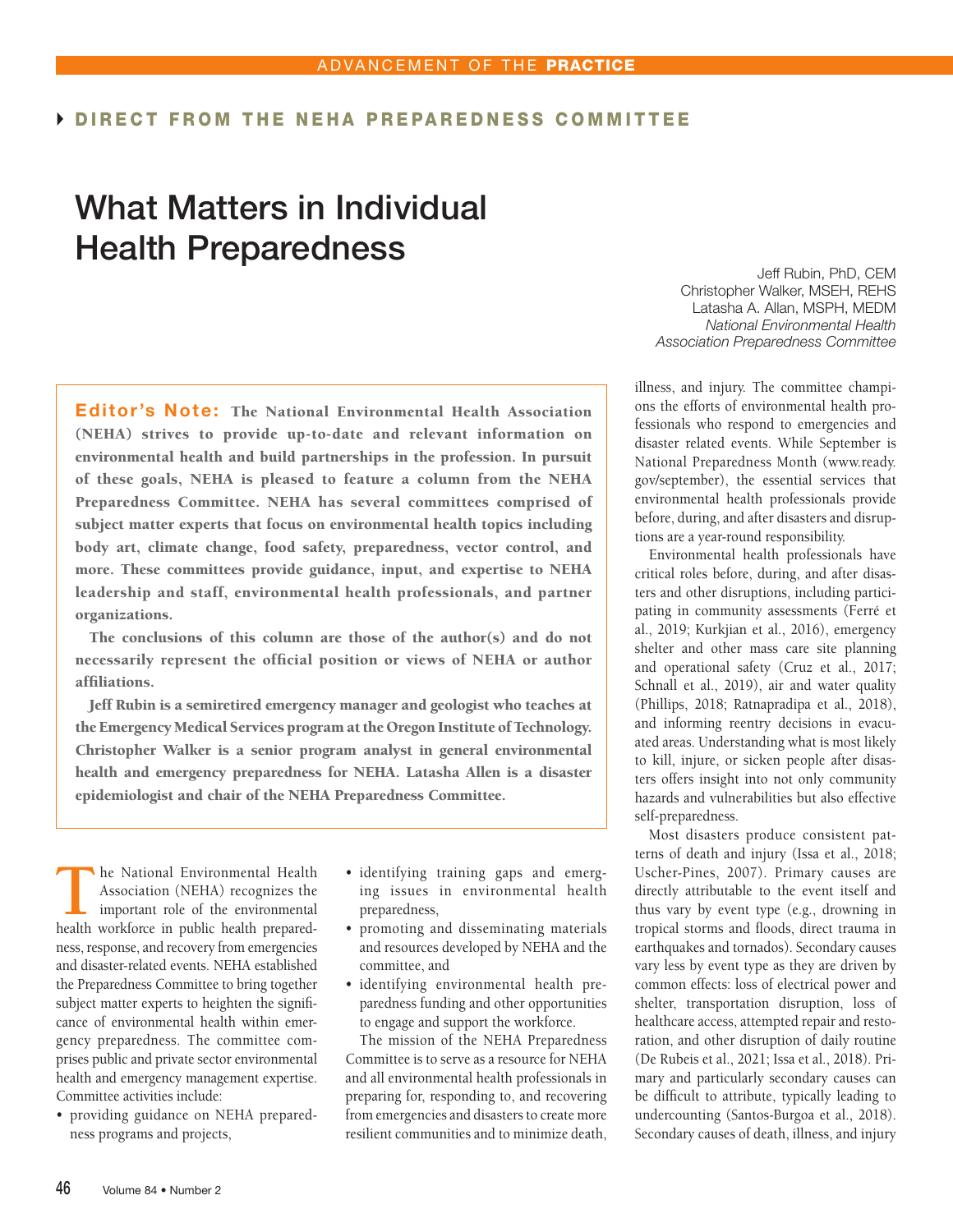can be divided into four broad categories: preexisting medical conditions, environmental degradation and unmediated environmental exposure, secondary trauma, and psychological effects. All of these causes relate to not only postevent outcomes but also can affect primary event survival.

Preexisting medical conditions include common noncommunicable diseases that are typically controlled by medication (e.g., cardiorespiratory ailments, diabetes, psychological disorders), require recurring procedures (e.g., hemodialysis for end-stage renal disease), and/or rely on regular oxygen administration, powered life-support equipment, or other adjuncts (Kelman et al., 2015; Murakami et al., 2018; Ryan et al., 2017). The common link is dependence on maintenance care, the disruption of which turns a chronic, relatively stable condition into an acute one at the worst possible time.

Environmental causes include unmediated exposure to the ambient environment, degraded air and water quality (Phillips, 2018), otherwise controlled infectious diseases (Chow et al., 2019; Ghosh et al., 2021; Murthy & Christian, 2010), and introduced toxicants such as carbon monoxide (e.g., Iqbal et al., 2012). Rarer vectorborne diseases also become more common after floods and hurricanes, such as Zika virus (Ahmed & Memish, 2017; Murthy & Christian, 2010). Secondary trauma includes motor vehicle collisions, electrocution, and other injuries, particularly those related to repair and shortterm recovery (Brackbill et al., 2014; Ghosh et al., 2021). Psychological causes beyond preexisting conditions include disrupted lifelines and routine and extended effects (e.g., personal loss or displacement, prolonged disruption, seismic aftershocks and other subsequent events, and personal trauma) (Ferré et al., 2019; Kino et al., 2020).

The threshold for generating secondary health effects is low—it doesn't take a disaster, just an extended disruption. As most of these effects are recurrent and thus predictable, they can be prevented or at least lessened by a combination of awareness and deliberate action by governments, institutions, support services, and individuals. Identifying vulnerable populations is a start, ideally accompanied by maintaining a continuity of prescription medications and basic primary care and outpatient services

(Carameli et al., 2013; Desalvo et al., 2014; Dimentstein et al., 2020). Instead of focusing on generic emergency kits, encouraging and enabling individuals to identify their specific vulnerabilities to relevant hazards, establish a reserve of prescription medications (or suitable substitutes with clinician guidance), and become familiar with backup oxygen and power options for home life-support. Toxic and disease exposure—acute and long-term—associated with environmental degradation commonly relate to political and socioeconomic vulnerability well before and after specific incidents (Phillips, 2018).

Maintaining awareness of primary and secondary hazards, vulnerable populations, and the role of environmental health professional before, during, and after disasters and disruptions is an important component of community and individual resilience. As we consider our own self-care and vulnerabilities as environmental health professionals working in emergency response, we can continue to engage individuals at risk, look beyond short-term needs, and recognize individual perspectives and needs (Gowan et al., 2015; McColl & Burkle, 2012).

*Corresponding Author:* Jeff Rubin, Member, Preparedness Committee, National Environmental Health Association. Email: jnrubin@aya.yale.edu.

### References

- Ahmed, Q.A., & Memish, Z.A. (2017). The public health planners' perfect storm: Hurricane Matthew and Zika virus. *Travel Medicine and Infectious Disease*, *15*,(January–February 2017), 63–66. https://doi. org/10.1016/j.tmaid.2016.12.004
- Brackbill, R.M., Caramanica, K., Maliniak, M., Stellman, S.D., Fairclough, M.A., Farfel, M.R., Turner, L., Maslow, C.B., Moy, A.J., Wu, D., Yu, S., Welch, A.E., Cone, J.E., & Walker, D.J. (2014). Nonfatal injuries 1 week after Hurricane Sandy—New York City metropolitan area, October 2012. *Morbidity and Mortality Weekly Report*, *63*(42), 950–954.
- Carameli, K.A., Eisenman, D.P., Blevins, J., d'Angona, B., & Glik, D.C. (2013). Planning for chronic disease medications in disaster: Perspectives from patients, physicians, pharmacists, and insurers. *Disaster Medicine and Public Health Preparedness*,

## Useful Environmental Health Preparedness Resources

A range of preparedness resources and an expanded reference section for this column can be found on the NEHA Preparedness webpage at www.neha. org/preparedness.

#### General

• U.S. Department of Health and Human Services—Individual Resilience: www.phe.gov/ Preparedness/planning/abc/Pages/ resilience-factsheet-responders.aspx

#### Food and Water

- Centers for Disease Control and Prevention—Food, Water, Sanitation, and Hygiene Information for Use Before and After a Disaster or Emergency: www.cdc.gov/disasters/ foodwater/index.html
- U.S. Environmental Protection Agency—Emergency Disinfection of Drinking Water: www.epa.gov/ ground-water-and-drinking-water/ emergency-disinfection-drinkingwater

## **Medications**

*• Consumer Reports*—When Disaster Strikes: What to Put in Your Medication Go Bag: www. consumerreports.org/drugs/musthaves-for-your-medication-go-bag

*7*(3), 257–265. https://doi.org/10.1001/dmp. 2010.46

Chow, N.A., Toda, M., Pennington, A.F., Anassi, E., Atmar, R.L., Cox-Ganser, J.M., Da Silva, J., Garcia, B., Kontoyiannis, D.P., Ostrosky-Zeichner, L., Leining, L.M., McCarty, J., Al Mohajer, M., Murthy, B.P., Park, J.-H., Schulte, J., Shuford, J.A., Skrobarcek, K.A., Solomon, S., . . . Beer, K.D. (2019). Hurricane-associated mold exposures among patients at risk for invasive mold infections after Hurricane Harvey—Houston, Texas, 2017. *Morbidity and Mortality Weekly Report*, *68*(21), 469–473. https://doi.org/10.15585/mmwr. mm6821a1